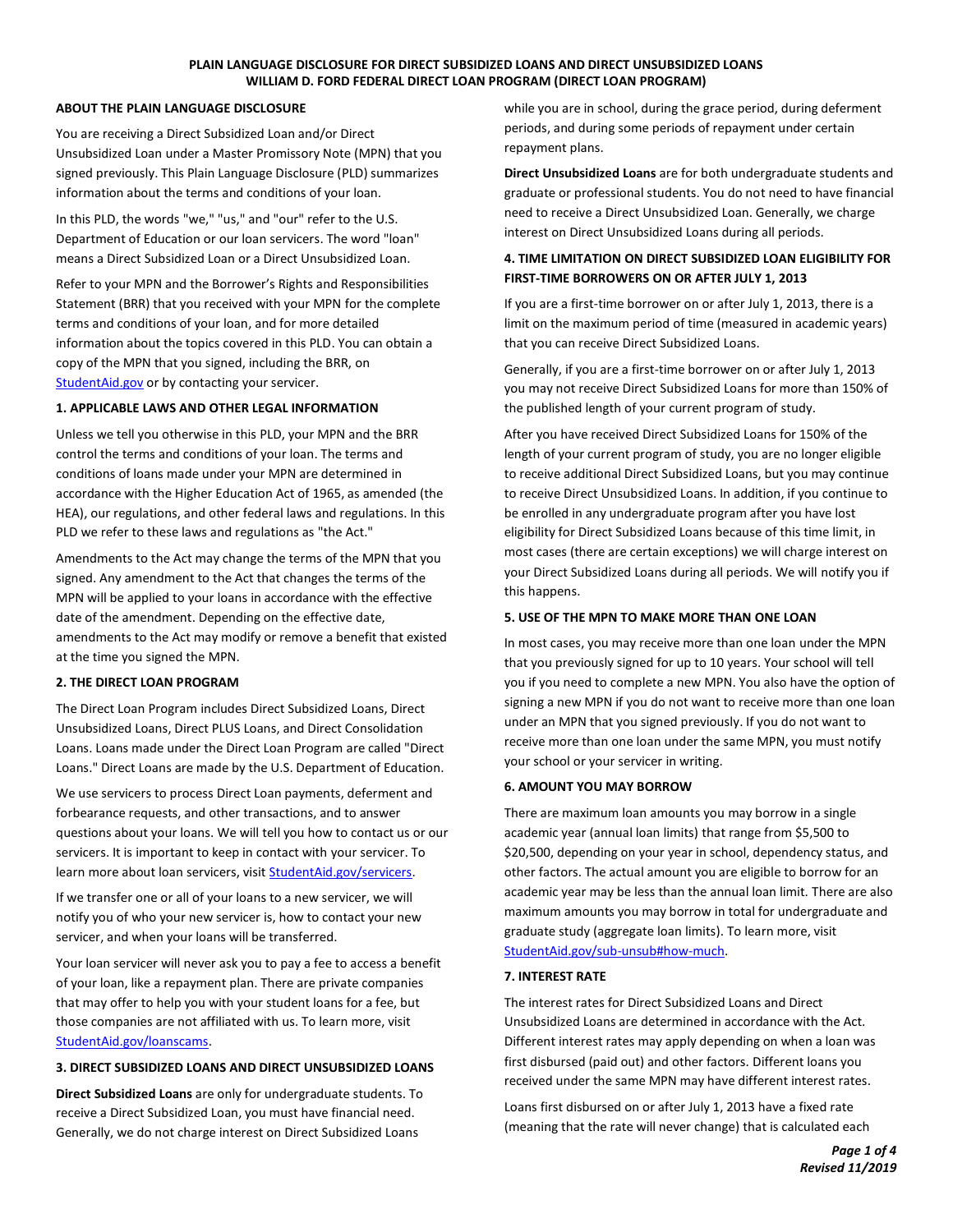#### **PLAIN LANGUAGE DISCLOSURE FOR DIRECT SUBSIDIZED LOANS AND DIRECT UNSUBSIDIZED LOANS**

year. When the rate is calculated, it applies to all loans that have a first disbursement date during the period beginning on July 1 of one year and ending on June 30 of the following year. The interest rate for loans made to undergraduate students can never be more than 8.25%. The interest rate for loans made to graduate or professional students can never be more than 9.5%.

Loans first disbursed during the period from July 1, 2006 through June 30, 2013 have different fixed interest rates. To view the interest rates for these loans, visi[t StudentAid.gov/interest.](https://studentaid.gov/understand-aid/types/loans/interest-rates#older-rates)

Loans first disbursed before July 1, 2006 have variable interest rates that are adjusted each year on July 1. If you have loans with a variable interest rate, we will notify you annually when the rate is adjusted.

**Servicemembers Civil Relief Act (SCRA).** Under the SCRA, if you are serving in the military the interest rate on loans you received before you began your military service may be limited to 6% during your service. In most cases, we will determine if you are eligible for this benefit based on information from the U.S. Department of Defense, and if you have any qualifying loans with an interest rate greater than 6%, we will automatically reduce the rate on those loans to 6% during your military service.

**Interest rate reduction for automatic withdrawal of payments.** You will receive a 0.25% reduction in the interest rate on your loan if you choose to repay the loan under the automatic withdrawal option. Under this option, we automatically deduct your monthly loan payment from your checking or savings account.

#### **8. PERIODS WHEN WE CHARGE INTEREST**

**Direct Subsidized Loans.** Generally (see exceptions below), we do not charge interest on Direct Subsidized Loans while you are enrolled in school at least half time, during your grace period, during deferment periods, and during some periods of repayment under certain repayment plans. Generally, we charge interest on Direct Subsidized Loans during all other periods, starting on the day after your grace period ends.

**Exceptions:** We charge interest on Direct Subsidized Loans during the grace period if the first disbursement of the loan was made during the period from July 1, 2012 through June 30, 2014. If you are a first-time borrower on or after July 1, 2013, under certain conditions we charge interest on Direct Subsidized Loans during all periods, as explained in Item 4 of this PLD.

**Direct Unsubsidized Loans.** Generally, we charge interest on Direct Unsubsidized Loans during all periods, starting on the date of the first disbursement.

**No accrual of interest benefit for active duty service members.** We do not charge interest on any type of Direct Loan first disbursed on or after October 1, 2008 during periods while you are on qualifying active military duty in an area of hostilities where your service qualifies you for special pay (for up to 60 months).

**Interest capitalization.** If you do not pay the interest as it accrues on a loan, we will add the accrued interest to the unpaid principal

balance of your loan at certain points. This is called "capitalization." Capitalization increases the principal amount you owe on the loan and the total amount of interest you will pay. To learn more about capitalization, visit [StudentAid.gov/interest#capitalization.](https://studentaid.gov/understand-aid/types/loans/interest-rates#capitalization)

#### **9. LOAN FEE**

For each loan you receive, we charge a loan fee that is a percentage of the amount you borrowed. The loan fee will be subtracted from each loan disbursement, meaning that the actual disbursement amount you receive will be less than the disbursement amount you must repay. We will notify you of the specific loan fee that we charge on each loan you receive. To learn more, visit [StudentAid.gov/interest#fees.](https://studentaid.gov/understand-aid/types/loans/interest-rates#fees) 

#### **10. LATE CHARGES AND COLLECTION COSTS**

If you do not make any part of a payment within 30 days after it is due, we may require you to pay a late charge. We may also require you to pay other charges and fees involved in collecting your loan.

### **11. YOUR RIGHT TO CANCEL ALL OR PART OF A LOAN**

Before your loan money is disbursed, you may cancel all or part of your loan at any time by notifying your school. After your loan money is disbursed, there are two ways to cancel your loan:

- Within certain timeframes you can notify your school that you want to cancel all or part of your loan. Your school will tell you the specific cancellation timeframe that applies to you.
- Within 120 days of the date your school disbursed your loan money, you may cancel all or part of your loan by returning all or part of the loan money to us. Contact your servicer for instructions on how to do this.

You do not have to pay interest or the loan fee on the part of your loan that is cancelled or returned within these timeframes.

# **12. HOW YOU WILL RECEIVE YOUR LOAN MONEY**

In most cases your school will disburse your loan money in more than one installment. Each installment is called a disbursement. Depending on how your school measures your academic progress, it will generally make a loan disbursement at the beginning of each academic term (for example, at the beginning of each semester or quarter), or will make one disbursement at the beginning of the period of study for which you are receiving the loan, and one at the midpoint of that period of study. Your school may disburse your loan money by crediting it to your student account, or may give some or all of it to you directly by check or other means. We will notify you each time your school disburses part of your loan money.

#### **13. USE OF LOAN MONEY**

You may use your loan money only to pay for authorized educational expenses (for example, tuition, room, board, books) at the school that determined you were eligible to receive the loan.

# **14. INFORMATION YOU MUST REPORT AFTER YOU RECEIVE YOUR LOAN**

While you are still in school, you must notify your servicer and your school if you change your address, telephone number, or name. At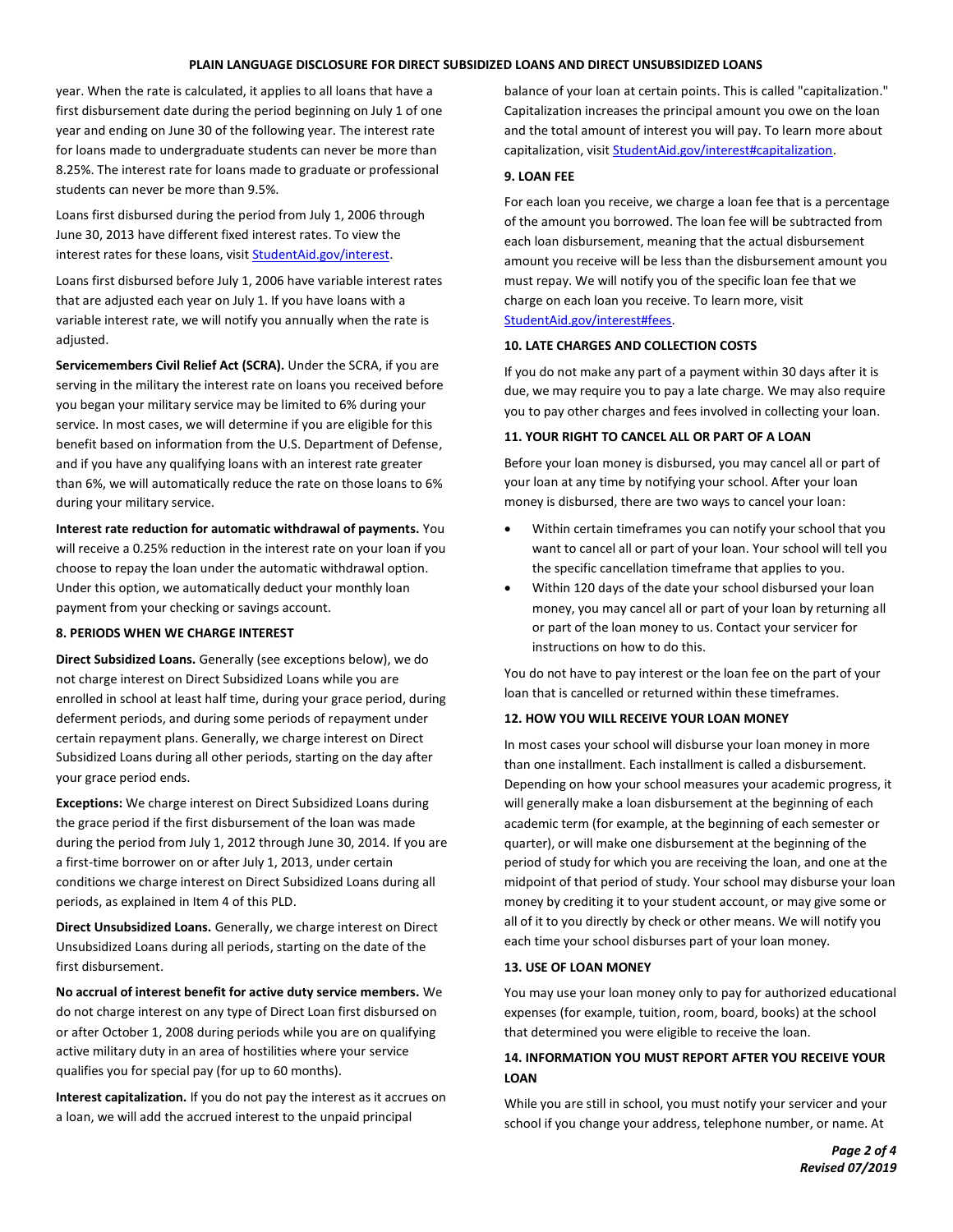#### **PLAIN LANGUAGE DISCLOSURE FOR DIRECT SUBSIDIZED LOANS AND DIRECT UNSUBSIDIZED LOANS**

any time after you receive your loan, you must notify your servicer if you:

- Change your address, telephone number, or name; or
- Have any other change in status that affects your loan (for example, if you received a deferment but no longer qualify for the deferment).

# **15. GRACE PERIOD**

You do not need to begin making payments on your loan until 6 months after you stop attending school or drop below half-time enrollment. This is called your "grace period."

### **16. REPAYING YOUR LOAN**

The repayment period for each loan you receive begins on the day after your grace period ends. We will notify you of the date your first payment is due.

You have a choice of repayment plans. There are two types of repayment plans: **traditional repayment plans** and **income-driven repayment plans**. We will ask you to choose a repayment plan. If you do not choose a plan, we will place you on the Standard Repayment Plan. Generally, you may change from your current repayment plan to any other repayment plan you qualify for at any time after you have begun repaying your loan. You can prepay your loans at any time without penalty.

When choosing a repayment plan, it is important to understand that there is a relationship between your payment amount and the total amount of interest that you will pay on your loans. Generally, you will pay more interest over the life of your loan if you have a lower monthly payment amount, and will pay less interest if you have a higher monthly payment amount.

# **Traditional repayment plans**

Under a traditional repayment plan, your required monthly payment amount is based on the loan amount that you owe, the interest rate on your loans, and the length of the repayment period.

There are three traditional plans: the Standard, Graduated, and Extended repayment plans. The chart below summarizes some of the key terms of each of the traditional repayment plans. For more information, visi[t StudentAid.gov/plans.](https://studentaid.gov/manage-loans/repayment/plans)

| Plan            | Payments                                                                    | Loan will be repaid<br>within |
|-----------------|-----------------------------------------------------------------------------|-------------------------------|
| Standard        | Are fixed                                                                   | 10 years                      |
| Graduated       | Start low, then<br>increase every 2 years                                   | 10 years                      |
| <b>Extended</b> | Are fixed, or<br>Start low, then<br>increase every 2 years<br>(your choice) | 25 years                      |

#### **Income-driven repayment plans**

Under an income-driven repayment plan (IDR plan), your monthly payment amount is based on your income and family size. Changes in your income and family size will result in changes to your monthly payment amount. If you choose an IDR plan, you must certify your family size and provide documentation of your income (and, if you are married, your spouse's income) each year so that we can recalculate your payment amount. Your monthly payment amount under an IDR plan is generally a percentage of your discretionary income.

Under an IDR plan, any remaining loan amount that you owe after you have made the equivalent of a certain number of years of qualifying monthly payments will be forgiven. You might have to pay federal income tax on the loan amount that is forgiven.

There are four IDR plans: the Revised Pay As You Earn (REPAYE), Pay As You Earn (PAYE), Income-Based Repayment (IBR), and Income-Contingent Repayment (ICR) plans. There are different eligibility requirements for each of the IDR plans, but the chart below summarizes some of the key terms of each plan. For more information, visi[t StudentAid.gov/IDR.](https://studentaid.gov/manage-loans/repayment/plans/income-driven)

| Plan          | Payments are<br>generally      | <b>Forgiveness is</b><br>generally provided<br>after |
|---------------|--------------------------------|------------------------------------------------------|
| <b>REPAYE</b> | 10% of discretionary<br>income | 20 or 25 years                                       |
| <b>PAYE</b>   | 10% of discretionary<br>income | 20 years                                             |
| <b>IBR</b>    | 15% of discretionary<br>income | 25 years                                             |
| <b>ICR</b>    | 20% of discretionary<br>income | 25 years                                             |

# **17. DEFAULTING ON YOUR LOAN**

You will be considered in default on your loan if you do not make your monthly loan payments for a total of at least 270 days or we accelerate your loan (see Item 18, below) and you do not pay the amount due.

If you default on your loan, we may:

- Report the default to nationwide consumer reporting agencies (credit bureaus);
- Demand that you immediately repay the loan in full;
- Order administrative wage garnishment (AWG) of your wages;
- Take (offset) your federal income tax refund or Social Security Administration payments or other payments authorized for offset under federal law and use that amount to pay off part of your loan;
- File a lawsuit against you to collect on the loan; and
- Require you to pay collection costs.

If you default on your loan you will lose eligibility for other federal student financial aid and assistance under most federal benefit programs. You will also lose eligibility for loan deferments, forbearances, and repayment plans. If you default on your loans,